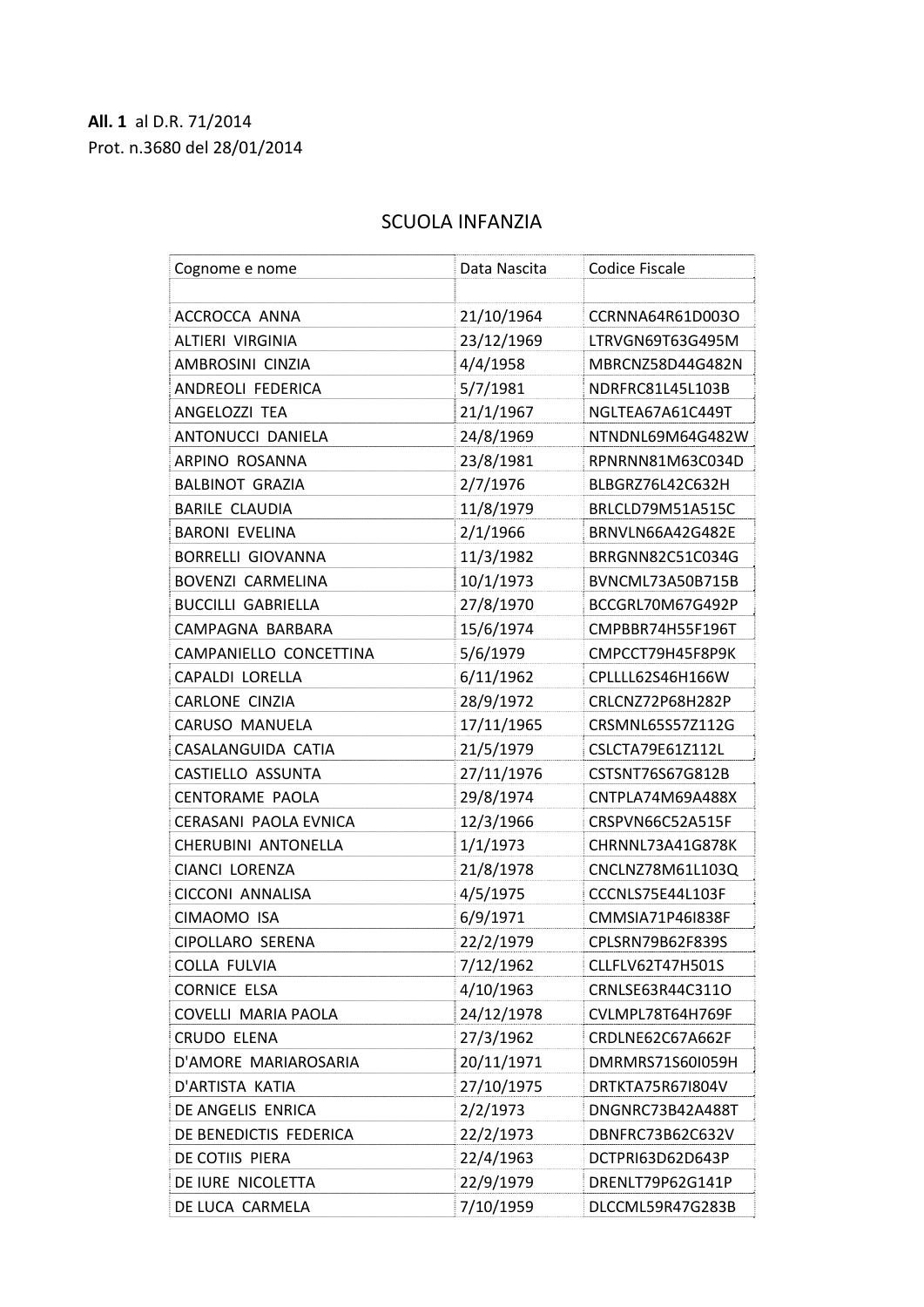| DE LUCA FABIOLA           | 24/6/1975  | DLCFBL75H64G141Z |
|---------------------------|------------|------------------|
| DE LUCA ROMINA            | 30/8/1970  | DLCRMN70M70E243E |
| DE ROSA ANGELA            | 19/5/1975  | DRSNGL75E59B715I |
| DE ROSA MARIA CONCETTA    | 22/3/1975  | DRSMCN75C62E054T |
| DEL BIONDO SILVIA         | 7/2/1971   | DLBSLV71B47G878V |
| DELL'ELBA ELENA           | 23/8/1973  | DLLLNE73M63F785V |
| DI BIAGIO ALESSANDRA      | 22/3/1967  | DBGLSN67C62A345R |
| DI CAMPLI TERESA          | 9/4/1967   | DCMTRS67D49E435Z |
| DI CLEMENTE FRANCESCA     | 13/12/1983 | DCLFNC83T53L727F |
| DI DONATO MONICA          | 6/5/1972   | DDNMNC72E46L219T |
| DI EGIDIO GABRIELLA       | 18/11/1980 | DGDGRL80S58L103O |
| DI GIACINTO ELISABETTA    | 11/9/1978  | DGCLBT78P51L103V |
| DI MARCO ALESSANDRA       | 13/8/1973  | DMRLSN73M53L103B |
| DI NICOLA DANIELA         | 23/10/1970 | DNCDNL70R63G482V |
| DI SALVATORE MARIA        | 30/5/1967  | DSLMRA67E70A485O |
| DI SANTO LUCIA            | 27/11/1965 | DSNLCU65S67G141Q |
| DI STEFANO SABRINA        | 10/8/1974  | DSTSRN74M50A345R |
| DI STEFANO STEFANIA       | 3/5/1974   | DSTSFN74E43A345S |
| DI TONNO MARIA            | 8/5/1974   | DTNMRA74E48G438A |
| DI VINCENZO DOMENICA      | 15/10/1969 | DVNDNC69R55C096U |
| DI ZACOMO SIMONETTA       | 12/2/1967  | DZCSNT67B52G482Y |
| D'INCECCO MARIA LAURA     | 22/6/1971  | DNCMLR71H62G482C |
| DIODATO BRIGIDA           | 27/4/1968  | DDTBGD68D67C632R |
| <b>ESPOSITO CHIARA</b>    | 7/2/1978   | SPSCHR78B47L103J |
| FALASCA DEBORA            | 4/2/1976   | FLSDBR76B44C632N |
| FERAZZOLI FLORIANA        | 16/6/1966  | FRZFRN66H56I838E |
| FRANCIOSA ROBERTA         | 17/8/1964  | FRNRRT64M57I804H |
| <b>GAGLIOSTRO MARIA</b>   | 14/10/1973 | GGLMRA73R54H224G |
| <b>GALASSI MARIELLA</b>   | 29/12/1974 | GLSMLL74T69A345V |
| <b>GIORGINI EMILIA</b>    | 19/7/1970  | GRGMLE70L59A488U |
| GIOSTRA ANNA MARIA TERESA | 26/3/1966  | GSTNMR66C66F217O |
| LE DONNE MANUELA          | 26/11/1977 | LDNMNL77S66I804H |
| MAIONE IDA                | 17/10/1977 | MNADIA77R57F839A |
| MANCINI ALESSANDRA        | 31/1/1980  | MNCLSN80A71G482X |
| MANCINI ROBERTA           | 1/10/1971  | MNCRRT71R41D332Y |
| MASSARO CENERE ROSALIA    | 4/5/1980   | MSSRSL80E44I356I |
| MASTROIANNI MAELA         | 19/5/1977  | MSTMLA77E59C632U |
| MASTROPIETRO FRANCA       | 2/4/1974   | MSTFNC74D42Z133T |
| <b>MATANI ANTONIA</b>     | 11/6/1973  | MTNNTN73H51L103B |
| MENNILLI BARBARA          | 22/6/1975  | MNNBBR75H62C632O |
| MERCADANTE MARIA          | 24/1/1967  | MRCMRA67A64H931Z |
| MORELLI FRANCESCA         | 9/9/1973   | MRLFNC73P49A345I |
| MORELLI SABRINA           | 2/10/1976  | MRLSRN76R42G482Q |
| NAPOLITANO CLAUDIA        | 3/6/1976   | NPLCLD76H43F839R |
| <b>ORSINI NELLA</b>       | 24/11/1969 | RSNNLL69S64D086W |
| PACCIANI LUCIA            | 12/7/1974  | PCCLCU74L52H501X |